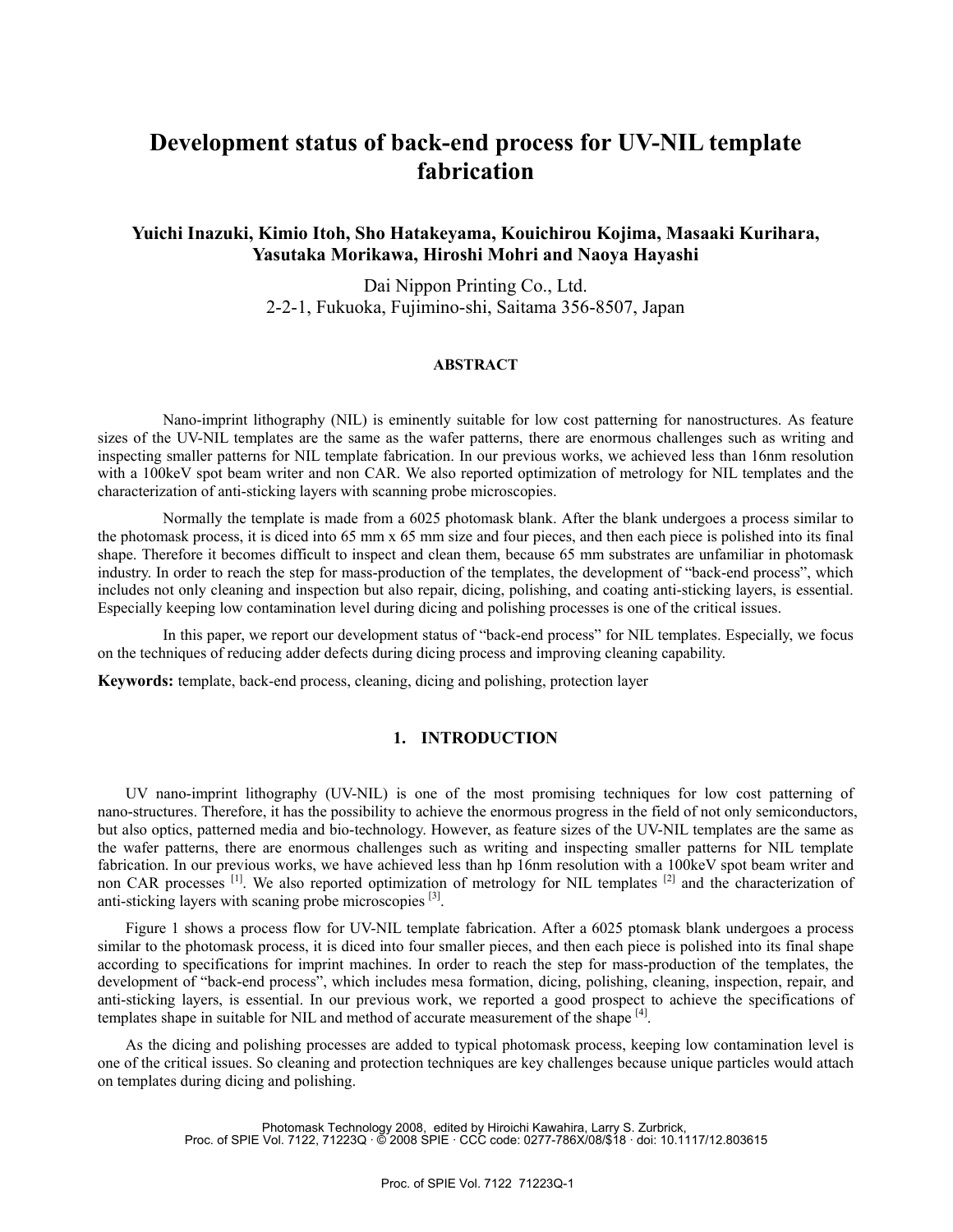In this paper, we report the development status of template quality after dicing and polishing. Especially we focus on optimization of layers protected from contaminations during dicing and polishing and also focus on new cleaning technique to remove strong-interacting particles.



Fig.1: Process flow of UV-NIL template fabrication

# **2. EXPERIMENTAL**

For the purpose of development of "back-end process", we prepared infrastructures of particle inspection tool and cleaning tool for 65mm templates and fabricated several 65mm templates diced from 6025 photomask. In order to improve quality of 65mm templates, protection layers, which prevent quartz surfaces from being attached by particles, are coated before dicing and polishing. After protection layer removal and cleaning, particle inspection is conducted. Fig.2 shows the procedure for particle inspection of 65mm templates. After cleaning for 65mm templates, we investigate residual particles with SEM and EDX (Energy Dispersive X-Ray Spectrometer). Table.1 shows the list of apparatus we used for this evaluation. Particles on quartz surface are detected down to 70nm with Magics.



Fig.2: Procedure for particle inspection of 65mm templates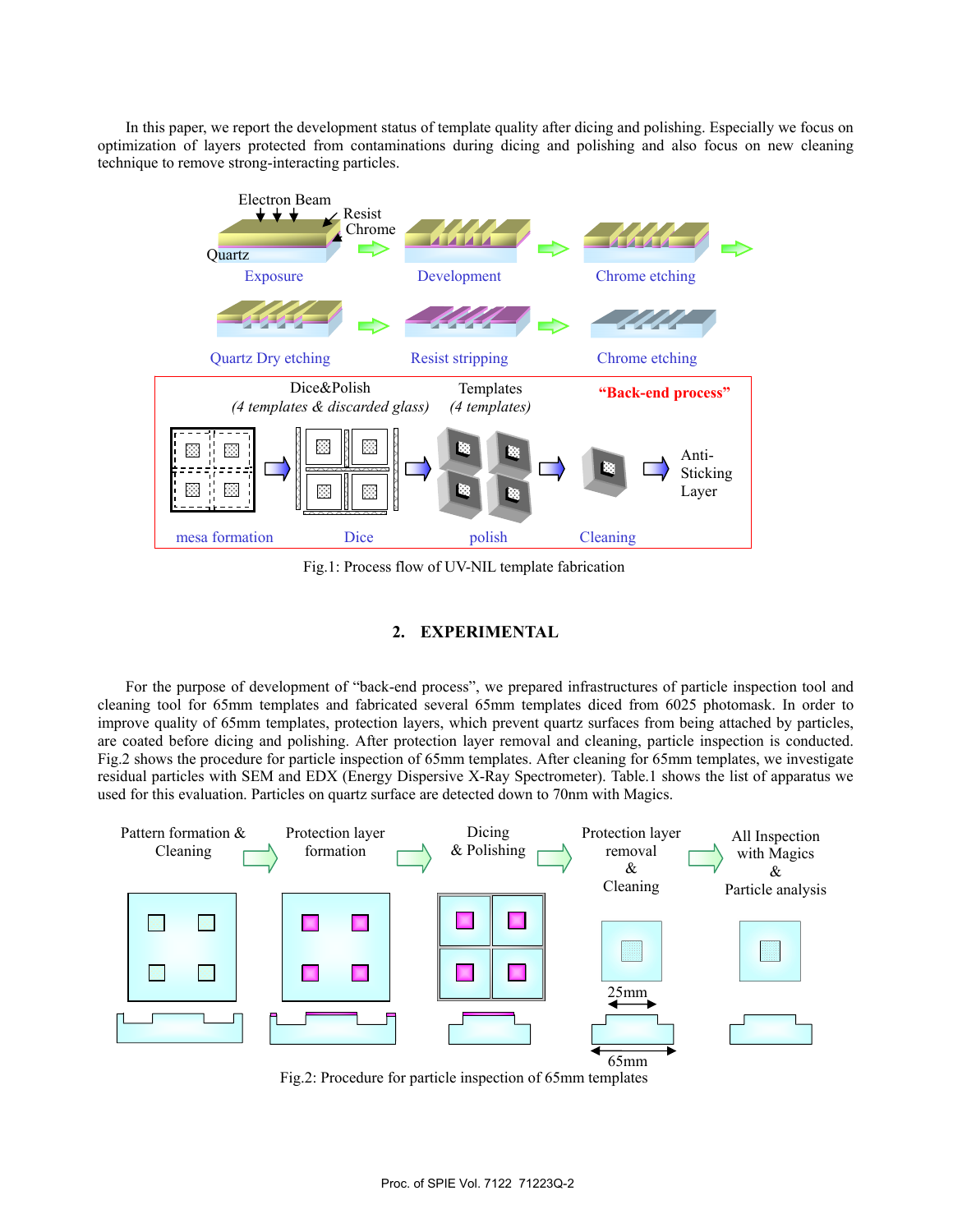| Table.1: Evaluation tool |                                                                 |  |  |  |  |  |  |  |
|--------------------------|-----------------------------------------------------------------|--|--|--|--|--|--|--|
| 65mm template Cleaning   | Experimental tool at DNP<br>$(SPM + Surfaceant + MS + Hot-DIW)$ |  |  |  |  |  |  |  |
| Particle inspection      | Magics with a 65mm folder by Lasertec                           |  |  |  |  |  |  |  |
| Particle analysis        | SEM (Ultra55 by Zeiss)                                          |  |  |  |  |  |  |  |
|                          | EDX (QuanTax QX400 by Bruker)                                   |  |  |  |  |  |  |  |

# **3. RESULTS AND DISCUSSION**

#### **3.1 Development status of template quality**

Firstly the number of residual particles on the 65mm templates without patterns after dicing, polishing and cleaning was detected with Magics. Fig.3 shows the history of particle reduction. Inspection area was 25mm x 25mm on the mesa surfaces. At the beginning of 65mm template fabrication, many particles were detected on 02/2007. In one and a half years, the number of particles becomes three digits smaller by optimizing protection layer, removal method, and cleaning.



Fig.3: Particle inspection results on (a) 02/2007 (b) 05/2007 (c) 11/2007 (d) 07/2008

#### **3.2 Particle inspection of templates with LS pattern**

We fabricated templates with 1um line and space (LS) patterns overall on the mesa area, which were fabricated by same processes as shown in Fig.2. In addition, designed defects were added to LS pattern area for sensitivity analysis of inspection with Magics. Fig.4 shows four types of designed defects. Fig.5 shows a particle inspection result for the 65mm template with LS pattern after cleaning. Not only a few particles but designed defects are detected as shown in fig.5 and edge bump defects of 70nm can be detected with high inspection sensitivity mode as shown in Table.2.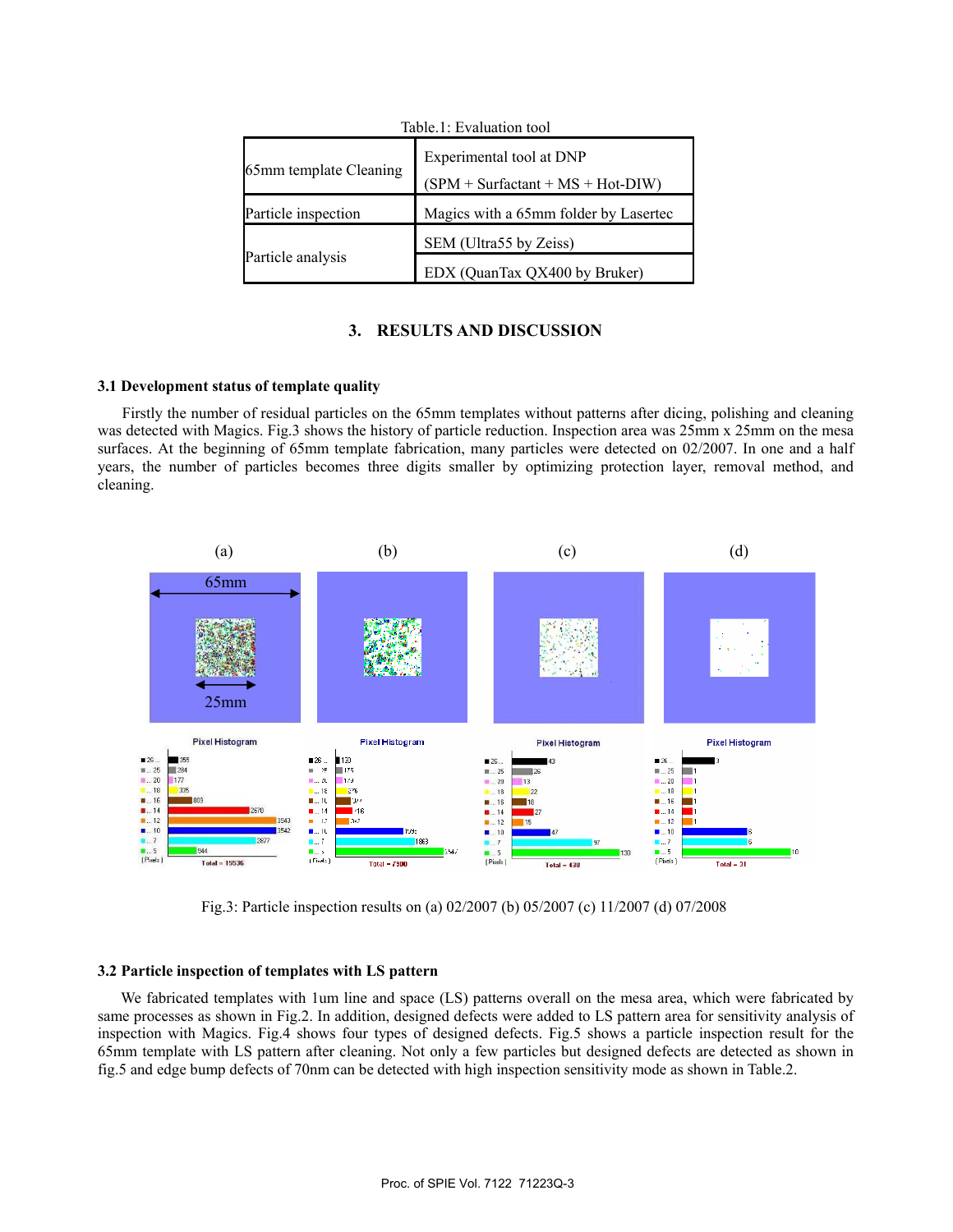

Fig.4: Defect types for sensitivity analysis of inspection for LS pattern; (a) Iso Bump (b) Edge Bump (c) Iso Trench (d) Edge Trench



Fig.5: Particle inspection results for 65mm template with LS pattern, after cleaning

|             |     |     |                 |                  | Defect size [nm] |                  |                                |      |     |     |     |       |     |     |
|-------------|-----|-----|-----------------|------------------|------------------|------------------|--------------------------------|------|-----|-----|-----|-------|-----|-----|
| Iso Bump    | 90  | 100 | 10I             | 120 <sub>k</sub> | 1301             | 140.             | 2401                           | 340I | 440 | 540 | 640 | 740I  | 840 | 940 |
| Iso Trench  | 50  | 60  | 70I             | 80 <sub>1</sub>  | 90               | 100 <sub>1</sub> | 2001                           | 300l | 400 | 500 | 600 | 700   | 800 | 900 |
| Edge Bump   | 90  | 100 | 10 <sub>1</sub> | 20               | 30               | -40              | 2401                           | 340I | 440 | 540 | 640 | 740   | 840 | 940 |
| Edge Trench | 501 | 60  | 70I)            | 80               | 90               | 100              | 2001                           | 3001 | 400 | 500 | 600 | 700 l | 800 | 900 |
| Defect      |     |     |                 |                  |                  |                  | Not detected                   |      |     |     |     |       |     |     |
| Category    |     |     |                 |                  |                  |                  | Detected with low sensitivity  |      |     |     |     |       |     |     |
|             |     |     |                 |                  |                  |                  | Detected with High sensitivity |      |     |     |     |       |     |     |
|             |     |     |                 |                  |                  |                  | Not printed                    |      |     |     |     |       |     |     |

Table.2: Results of sensitivity analysis of inspection for LS pattern

# **3.3 Evaluation of adder particles with and without protection layers**

In order to evaluate the effect of the protection layer, we prepared special templates covered with the protection layers on the half of mesa area. Fig.6 shows particle inspection results of the special templates. On the down side of mesa area without the protection layer, many particles were observed after cleaning or even after several times of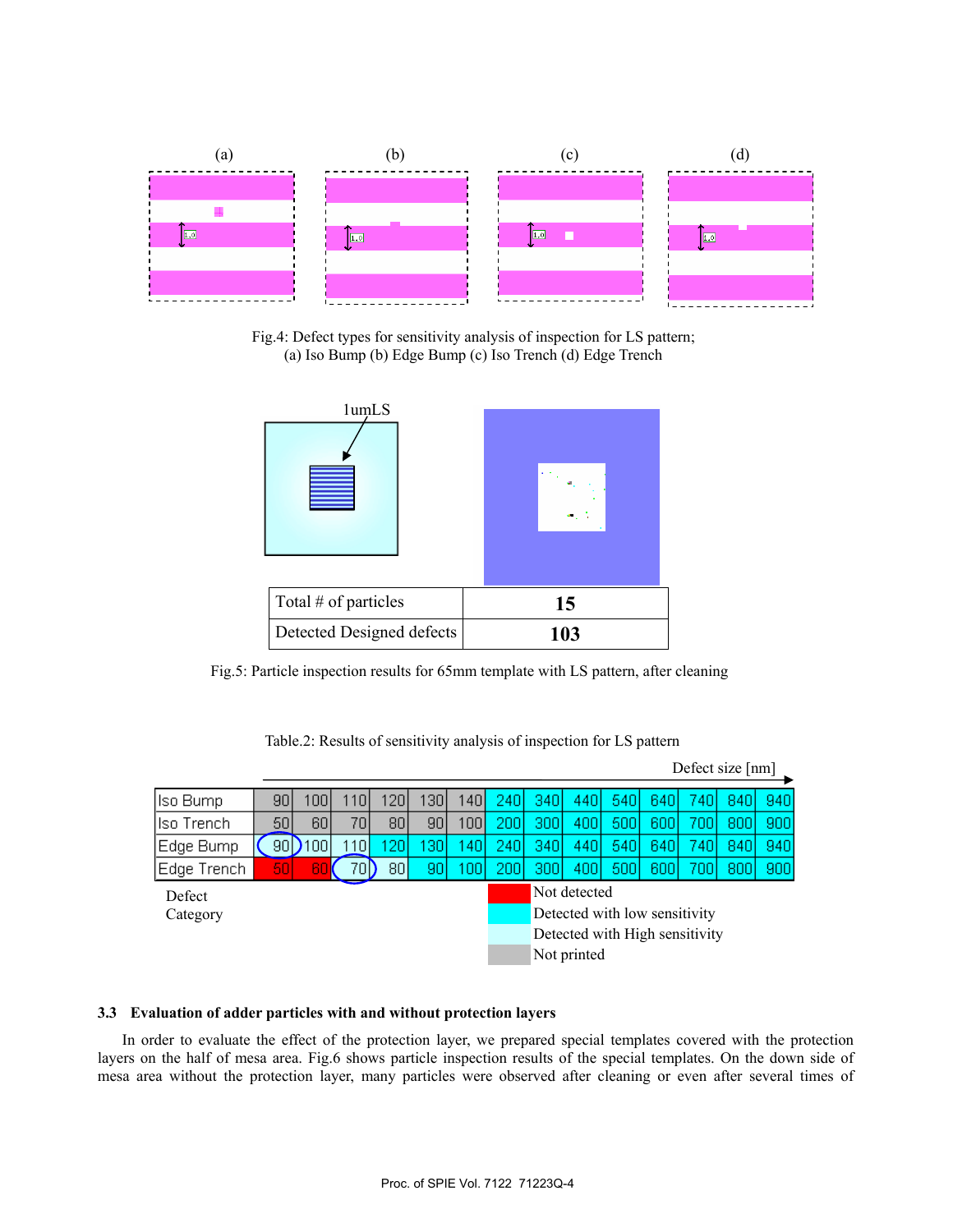cleaning. On the other hand, much less number of particles was observed after cleaning on the top side of mesa area with the protection layer.



Fig.6: Particle inspection results (a) after 1x cleaning (b) after 2x cleaning

#### **3.4 Residual particle analysis after cleaning**

We investigated some particles on the quartz surface via the process covered without protection layers by EDX tools. As shown in fig.7, both particle 1 and particle 2 seems to be SiO2 because their spectra are almost the same as that of the reference. In EDX condition, we set HV at 5kv that enable longitudinal resolution to be under 200nm. Particle 2 was found to be large enough to determine its components.



Fig.7: Results of particle analysis (a) particle 1 (b) particle 2 (c) reference (quartz)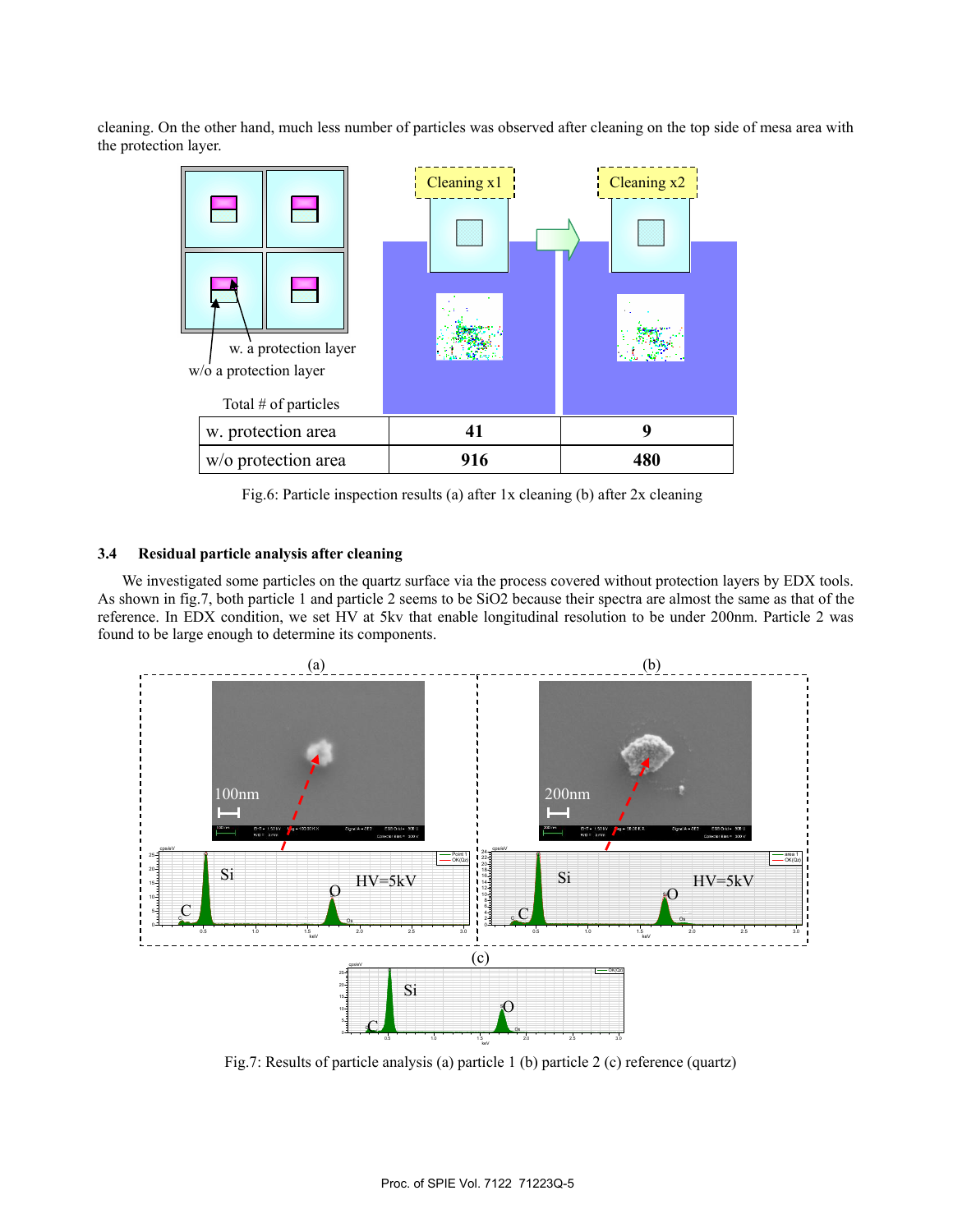### **3.5 Discussion: Effect of protection layers for dicing and polishing**

In 3.4 sections, strong-interacting particles seem to be  $SiO<sub>2</sub>$  and to attach during dicing and polishing. So it is important to prevent them from attaching with quartz surfaces. Fig.8 shows the schematic description of the effect of protection layers. Particles on the protection layer can be removed along with the protection layer removal. However in this regard, it is very important to prevent SiO2 particles from reattaching during the protection layer removal or cleaning.



Fig.8: Description of the effect of layers protected from contamination during dicing and polishing

# **3.6 Performance of Hamatech MaskTrack® cleaner**

 We prepared four pieces of templates that were fabricated through different processes respectively. Condition A, B and C had protection layers during dicing and polishing. On the other hand, Condition D didn't have any protection layers. After dicing and polishing, we conducted three times of cleaning by experimental cleaner at DNP and one time by a new cleaner (Hamatech MaskTrack®). Fig.9 shows results of particle inspection after several times of cleaning. X axis of this graph whose scale is logarithmic is total number of particles. We found that it is possible to remove most of the particles on condition A, B and C (with protection layer) by the new cleaner, but hard to remove on condition D (without protection layer) even by the new cleaner. And also the new cleaner demonstrates much better performance than experimental cleaner.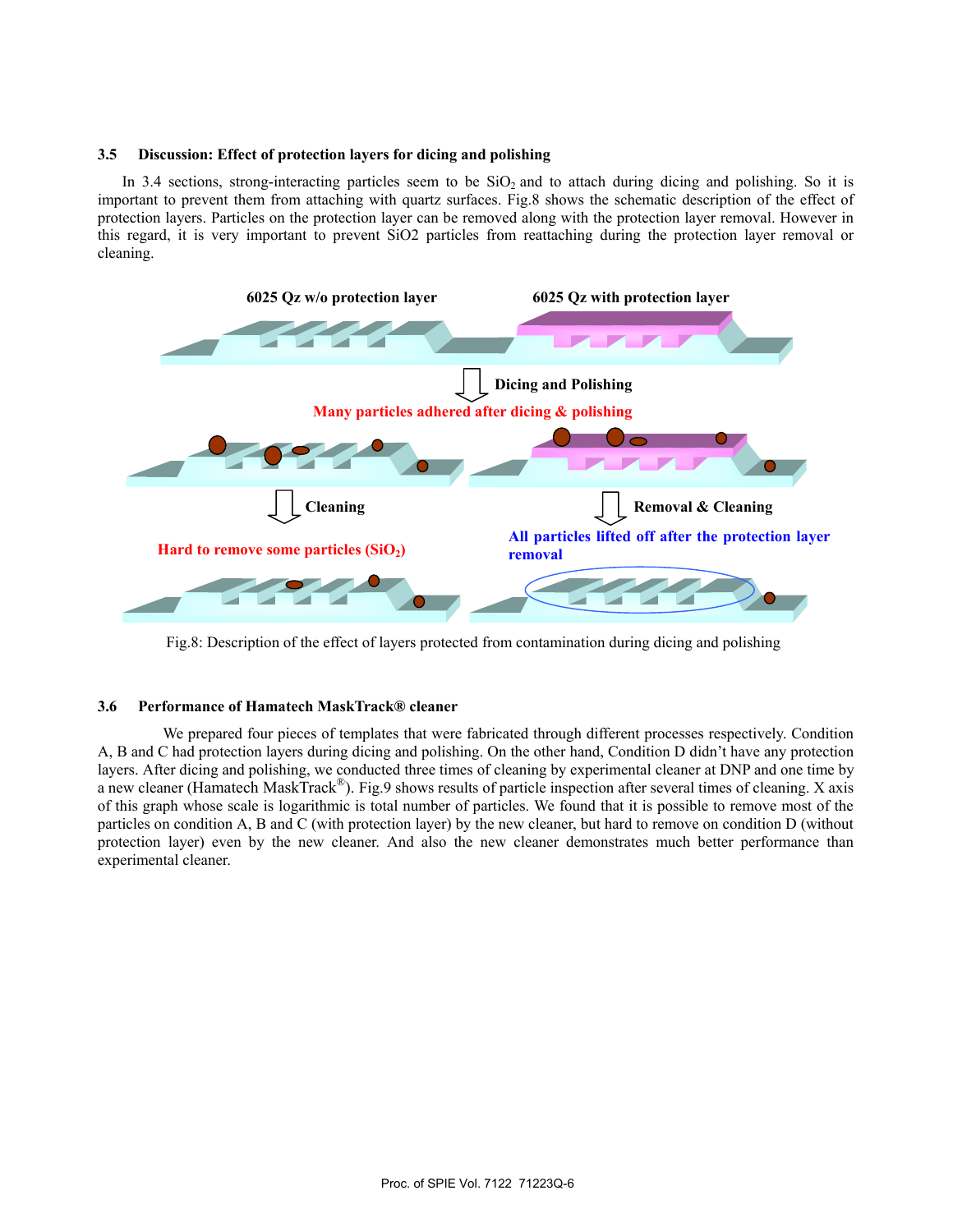

Fig.9: Total number of particles of four pieces of 65mm templates after dicing and polishing

# **4. SUMMARY**

- We have improved quality of templates by optimizing layers protected from contaminations under dicing and polishing
- It is difficult to remove most of the particles without protection layers
- Main component of strongly-interacting particles with quartz surfaces seems to be SiO2 according to EDX analysis
- Hamatech MaskTrack® demonstrates much better performance than experimental cleaner
- To achieve templates with zero defects, it is important to prevent strongly-interacting particles from reattaching to quartz surfaces during protection layer removal or cleaning

# **ACKNOWLEDGEMENT**

The authors would like to thank HamaTech, especially Mr. Uwe Dietze and Dr. Sherjang Singh, for providing access to the precious equipment and technology for this study.

 The authors would also like to thank co-workers for DNP who supported test mask fabrication or assisted particle analysis.

### **REFERENCES**

- 1. T. Hiraka, S. Yusa, A. Fujii, S. Sasaki, K. Itoh, N. Toyama, M. Kurihara, H. Mohri, N. Hayashi, "UV-NIL templates for the 22-nm node and beyond," Proc. of SPIE6730, p.67305P (2007).
- 2. K. Yoshida, K. Kojima, M. Abe, S. Sasaki, M. Kurihara, Y. Morikawa, H. Mohri and N. Hayashi, "Optimization of